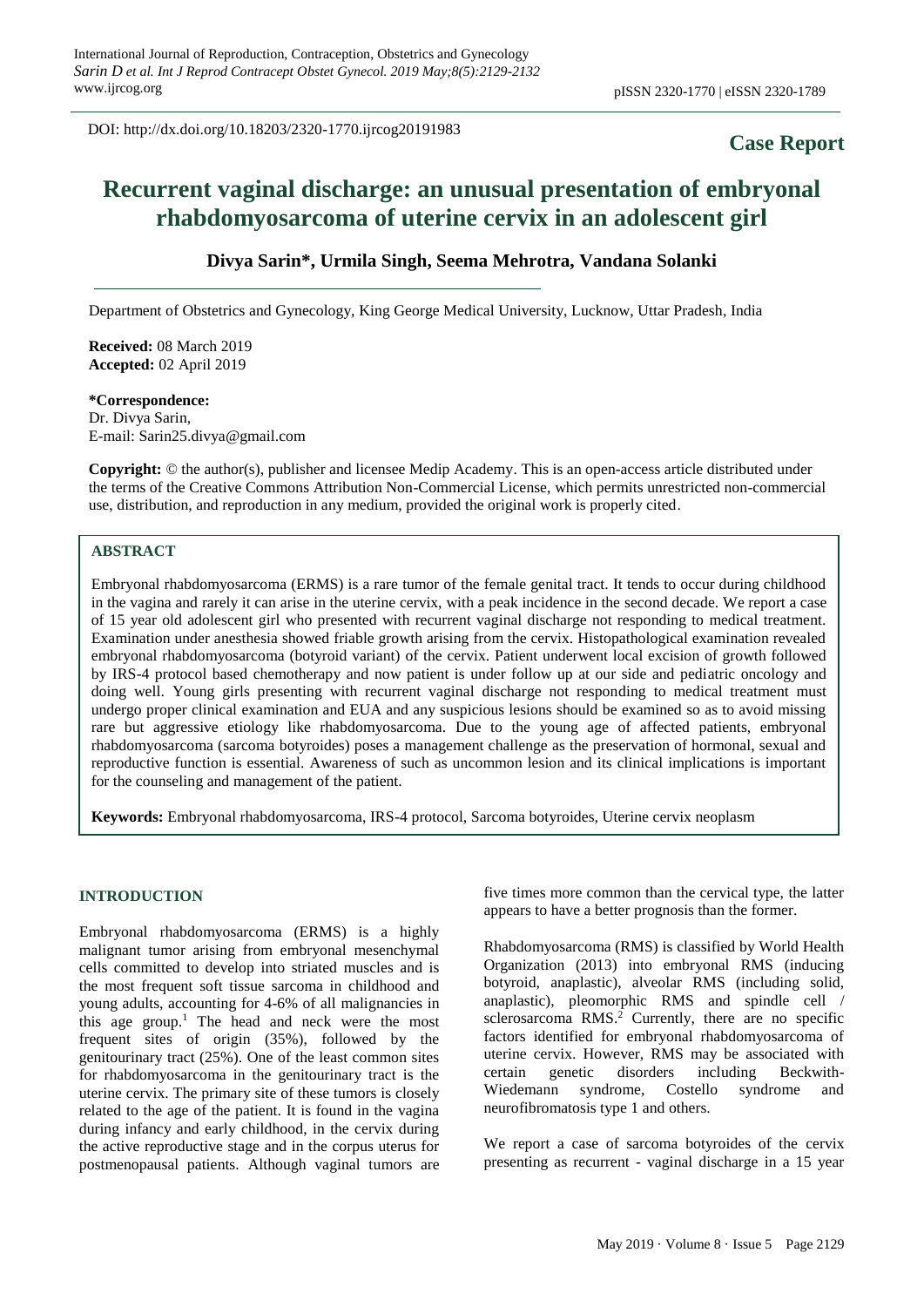old adolescent girl, treated with conservative surgery and adjuvant chemotherapy.

#### **CASE REPORT**

Authors report a case of 15 year old adolescent girl who presented with the chief complaint of discharge per vaginum not responding to medications as prescribed from various hospitals. Patient attained menarche at age 12, subsequent cycles regular for rhythm, quantity and length; the patient never had sexual activity. Family history was not significant. With proper consent patient was subjected to clinical examination. General examination was within normal limits. On per abdomen examination a suprapubic mass of  $\approx$ 14-16 weeks size felt with regular margins and restricted mobility, mass nontender, lower pole not reached.



**Figure 1: Microscopic section shows vimentin positive tumor cells with (A) dense mononuclear cell infiltrate all over the oedematosis. (B) loosely arranged oedematous stromal tissue admixed with atypical undifferentiated round to spindle cells.**

Local examination showed dirty blood mixed discharge coming through vagina. Per rectal examination was done and an irregular mass of  $\approx 7x6$ cm to felt seems to be

arising from cervix, rectal mucosa free, bilateral parametrium free. All baseline blood investigations were done (hemogram, blood group, LFT, KFT, PT/INR). USG- whole abdomen and pelvis was advised which shows bulky uterus with large heterogeneously enhancing SOL in lower uterine segment involving cervix. Patient underwent examination under anesthesia (EUA) during which a friable growth of 5x6cm seen arising from infravaginal part of post lip of cervix from which biopsy was taken and sent for histopathological examination.

Microscopic examination revealed spindle mesenchymal cells of average and small size, surrounded by a myxoid stroma. Immunohistochemical staining highlighted positive cells for vimentin and myogenin and negative cells for estrogen and progesterone receptors [Figure 1 (A and B)]. These findings were consistent with ERMs (Sarcoma botyroides) of the uterine cervix.



**Figure 2: Computed Tomography of pelvis showing enlarged uterus with ill-defined inhomogenously enhancing soft tissue lesion in lower uterine segment.**

Following this, computed tomography of her thorax abdomen and pelvis were performed which revealed enlarged uterus with ill-defined inhomogenously enhancing soft tissue lesion with multiple necrotic areas of around 9x8cm in lower uterine segment abutting base of urinary bladder and bowel loops (Figure 2).

No metastasis seen in any other viscerae. After multidisciplinary discussion including pediatrician, surgical oncologist and gynecologist, this tumor was staged as group IIIA and received IRS-IV (Intergroup rhabdomyosarcoma study- IV) protocol based neoadjuvant chemotherapy in pediatric oncology consisting of 5 cycles of VAC pattern (vincristine 1.5mg/m<sup>2</sup> , actinomycin-D 45u/kg, cyclophosphamide 1200mg/m<sup>2</sup> ) plus mesna and further 3 cycles of induction therapy with vincristine, ifosfamide and etoposide. Therafter patient underwent EUA for removal of residual growth. Following this patient received maintenance chemotherapy of VAC for further 8 cycles.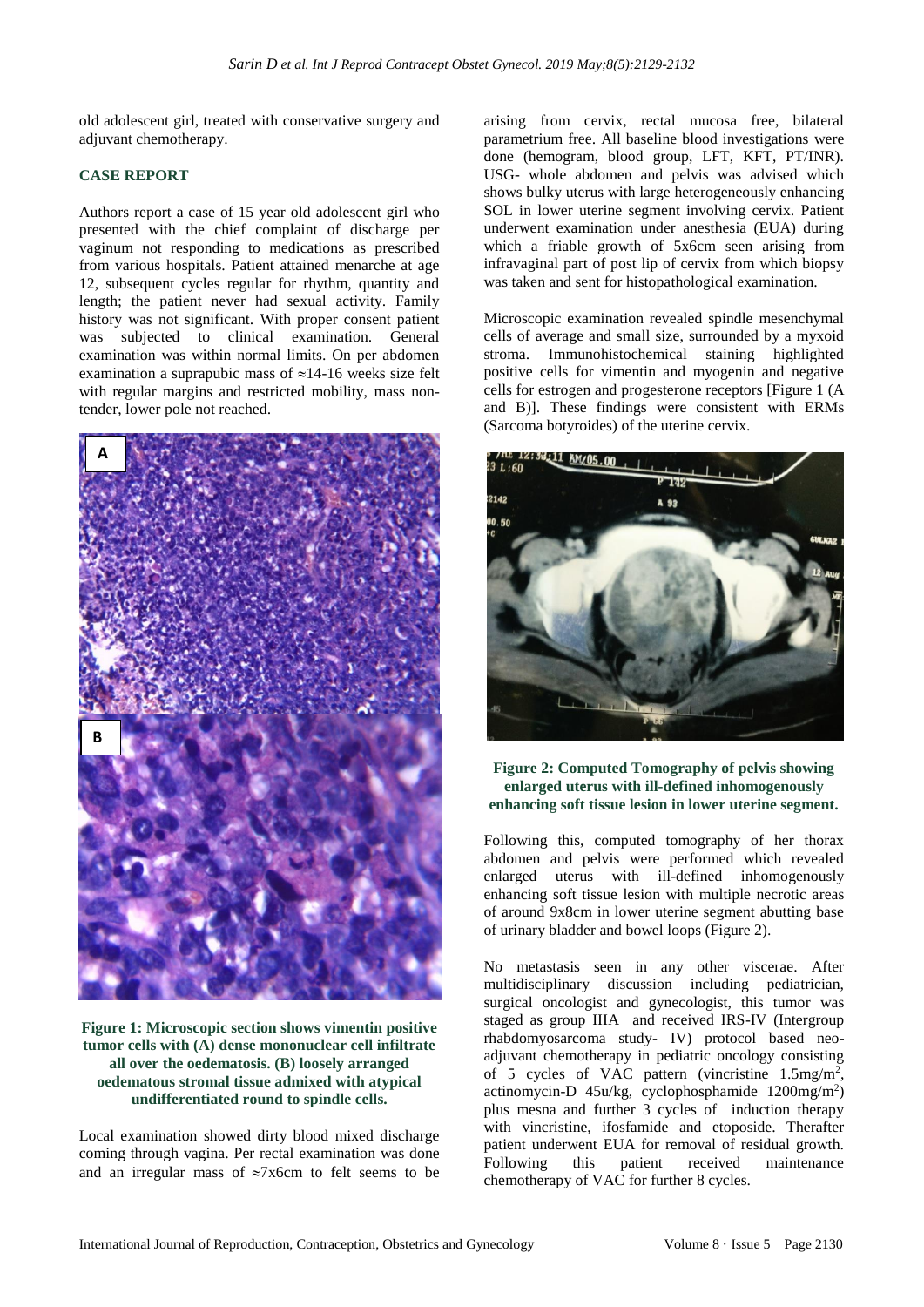After completion of neo adjuvant chemotherapy, MRI shows no residual disease (Figure 3). Patient underwent laparoscopic oophoropexy prior to radiotherapy and received 25 cycles of radiotherapy. Till date, the patient is at 2nd year follow-up monthly, in complete remission without clinical signs of ovarian failure.



**Figure 3: Post RT, MRI pelvis with contrast showing no obvious residual or recurrent lesion.**

#### **DISCUSSION**

Sarcoma botryoides in the cervix is rare and most of our information is based on individual case reports. Currently the largest series consisting of original cases included 14 patients.<sup>5</sup> Furthermore, information regarding this tumor is difficult to obtain from the literature because the primary place of origin is not always known or described.

Earlier, radical surgery was considered the gold standard. However, after consecutive trials, the IRSG (Intergroup rhabdomyosarcoma study group) has modified the treatment protocols with the addition of multiple chemotherapeutic agents to surgery, greatly improving the prognosis and survival of this tumor and also allowed more conservative fertility-sparing surgeries in early stages of the disease. <sup>3</sup> Consequently, localized female genital tract disease normally is curable with combination of chemotherapy, a conservative surgical approach and the use of radiotherapy for selected patients4. Nevertheless the extent of surgical therapy and subsequent adjuvant therapy should be balanced between the patient's desire to maintain fertility and the presence of unfavorable prognostic variables, such as extensive uterine involvement and/or metastasis, deep myometrial invasion, lymphatic invasion and foci of alveolar subtype.<sup>3,5,6</sup> The presence of these factors should lead to discussion with the patient and eventually their parents or relatives to more aggressive treatment.<sup>1,4,7</sup>

In the case reported, after a multidisciplinary team evaluation, we have decided to perform fertility-sparing surgery followed by chemotherapy and radiotherapy for the treatment of this tumor.

More recent studies also report successful treatment of these tumors with fertility-sparing surgery with an innovating way. cervical conization or robotic-assisted radical trachelectomy in combination with multi-agent chemotherapy.8,9

Over recent years, the approach of ERMS, like other malignant diseases have been increasingly conservative in the sense of the preservation of fertility, given its prevalence in young nulliparous.5,8,9 This case represents another example of successful conservative treatment of this kind of tumor.

#### **CONCLUSION**

Young girls presenting with recurrent vaginal discharge not responding to medical treatment must undergo proper clinical examination and EUA and any suspicious lesions should be examined so as to avoid missing rare but aggressive etiology like rhabdomyosarcoma. This is extremely important especially as an early disease stage at diagnosis is a highly favorable prognostic factor. Surgery and chemotherapy are the mainstays of treatment of cervical rhabdomyosarcoma, and the prognosis of patients treated with multimodal therapy is very good.

#### **ACKNOWLEDGEMENTS**

Authors would like to thank Dr. Uma Shankar Singh, Department of Pathology, King George Medical University, Lucknow, India, for providing the microscopic examination figures.

*Funding: No funding sources Conflict of interest: None declared Ethical approval: Not required*

#### **REFERENCES**

- 1. Gomes AR, Leite PB, Rocha JS, Enes PV, Carvalho JI, Pinto AR, et al. Embryonal rhabdomyosarcoma of the uterine cervix: a rare case report. Int J Reprod Contracept Obstet Gynecol. 2017;6:309-12.
- 2. Jayi S, Bouguern H, Fdili FZ. Embryonal rhabdomyosarcoma of the cervix presenting as a cervical polyp in a 16-year-old adolescent: a case report. J Med Case Rep. 2014;8:241.
- 3. Raney RB, Maurer HM, Anderson JR. The Intergroup Rhabdomyosarcoma Study Group (IRSG): Major Lessons From the IRS-I Through IRS-IV Studies as Background for the Current IRS-V Treatment Protocols. Sarcoma. 2001;5(1):9-15.
- 4. Behtash N, Mousavi A, Tehranian A, Khanafshar N, Hanjani P. Embryonal rhabdomyosarcoma of the uterine cervix: case report and review of the literature. Gynecol Oncol. 2003;91:452-5.
- 5. Dehner LP, Jarzembowski JA, Hill DA. Embryonal rhabdomyosarcoma of the uterine cervix: a report of 14 cases and a discussion of its unusual